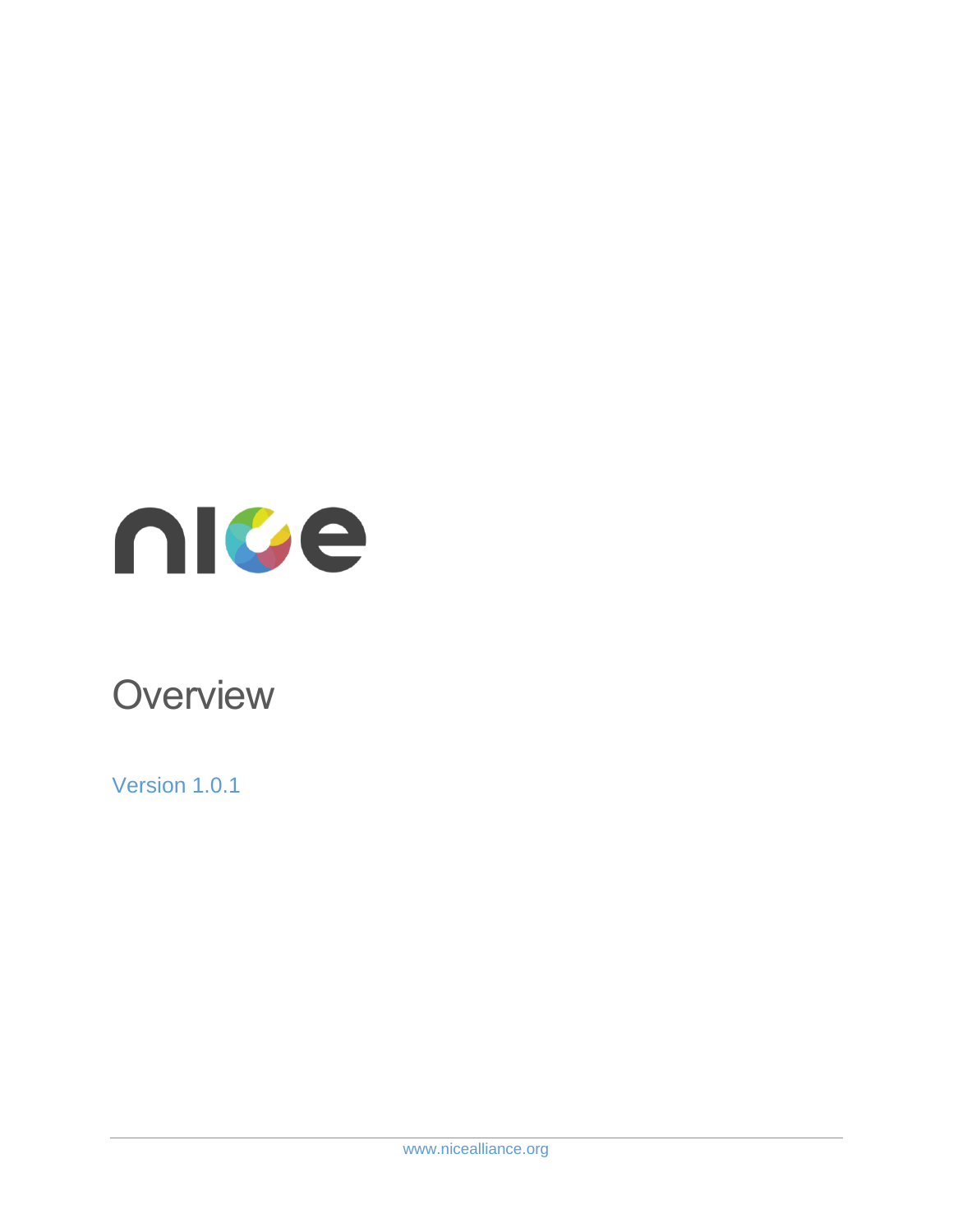Copyright 2019 NICE Alliance Promoters and other contributors to this document. All rights reserved. Third-party trademarks and names are the property of their respective owners.

Recipients of this document may copy, distribute, publish, or display this document so long as this copyright notice, license and disclaimer are retained with all copies of the document. No license is granted to modify this document.

THIS DOCUMENT IS PROVIDED "AS IS" AND WITHOUT WARRANTY OF ANY KIND. THE NICE ALLIANCE PROMOTERS AND ANY CONTRIBUTORS MAKE OR HAVE MADE NO REPRESENTATIONS OR WARRANTIES WHATSOEVER EXPRESS OR IMPLIED, STATUTORY OR OTHERWISE, REGARDING THE CONTENTS OF THIS DOCUMENTS AND/OR USE THEREOF, INCLUDING WITHOUT LIMITATION, ANY REPRESENTATION OR WARRANTY OF ACCURACY, RELIABILITY, MERCHANTABILITY, GOOD TITLE, NON-INFRINGEMENT, OR FITNESS FOR ANY PARTICULAR PURPOSE.

IN NO EVENT SHALL THE NICE ALLIANCE PROMOTERS, ANY CONTRIBUTORS OR THEIR AFFILIATES, INCLUDING THEIR RESPECTIVE EMPLOYEES, DIRECTORS, OFFICERS OR AGENTS, BE LIABLE FOR ANY DIRECT, INDIRECT, SPECIAL, INCIDENTAL, PUNITIVE OR CONSEQUENTIAL DAMAGES, ARISING OUT OF OR RELATING TO ANY USE OR DISTRIBUTION OF OR INABILITY TO USE THIS DOCUMENT (INCLUDING FUTURE UPDATES TO THIS DOCUMENTS), WHETHER OR NOT (1) SUCH DAMAGES ARE BASED UPON TORT, NEGLIGENCE, FRAUD, WARRANTY, CONTRACT OR ANY OTHR LEGAL THEORY, (2) THE NICE ALLIANCE PROMOTERS, CONTRIBUTORS OR THEIR AFFILIATES HAVE BEEN ADVISED OF THE POSSIBILITY OF SUCH DAMAGES; OR (3) SUCH DAMAGES WERE REASONABLY FORESEEABLE.

THIS DOCUMENT IS SUBJECT TO CHANGE AND UPDATED VERSIONS MAY BE DEVELOPED BY THE NICE ALLIANCE PROMOTERS.

Scenera, Inc., Nikon Corporation, Sony Semiconductor Solutions Corporation, Wistron Corporation and Hon Hai Precision Industry Co., Ltd.(NICE Alliance Promoters) contributed to this document.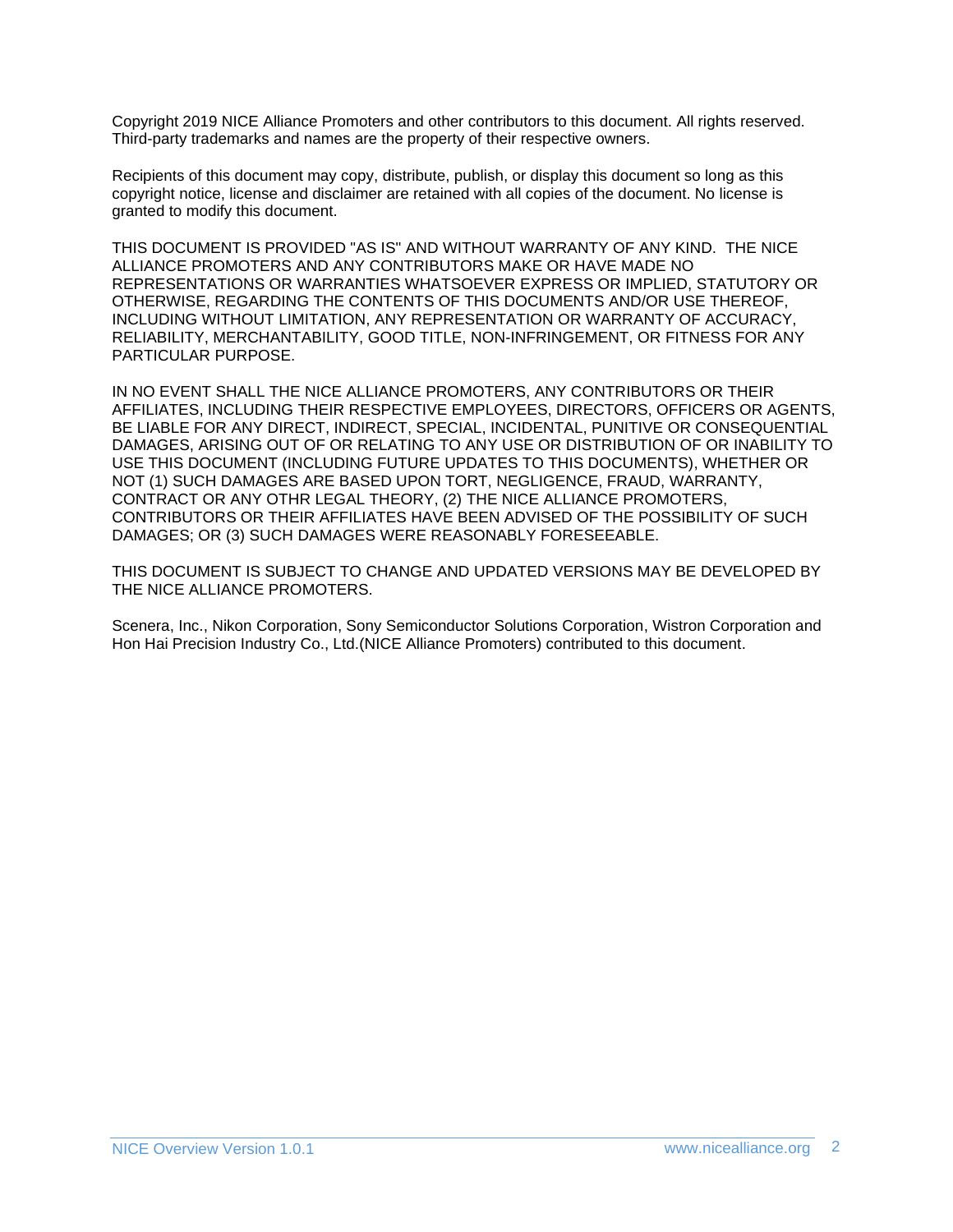## Revision History

| Version            | Date        | Comments                   |
|--------------------|-------------|----------------------------|
| 0.9 <sub>rc1</sub> | 13 Nov 2018 | First draft                |
| 0.9 <sub>rc2</sub> | 25 Feb 2019 | Second draft               |
| 0.9                | 25 Mar 2019 | Final draft                |
| 1.0                | 22 May 2019 | Final release              |
| 1.0.1              | 20 Dec 2019 | No change from version 1.0 |

## **Contributors**

| <b>Name</b>        | Company |
|--------------------|---------|
| Andrew Wajs        | Scenera |
| Aviram Cohen       | Scenera |
| Munehiro Shimomura | Sony    |
| Hironori Miyoshi   | Sony    |
| <b>Wendy Tin</b>   | Wistron |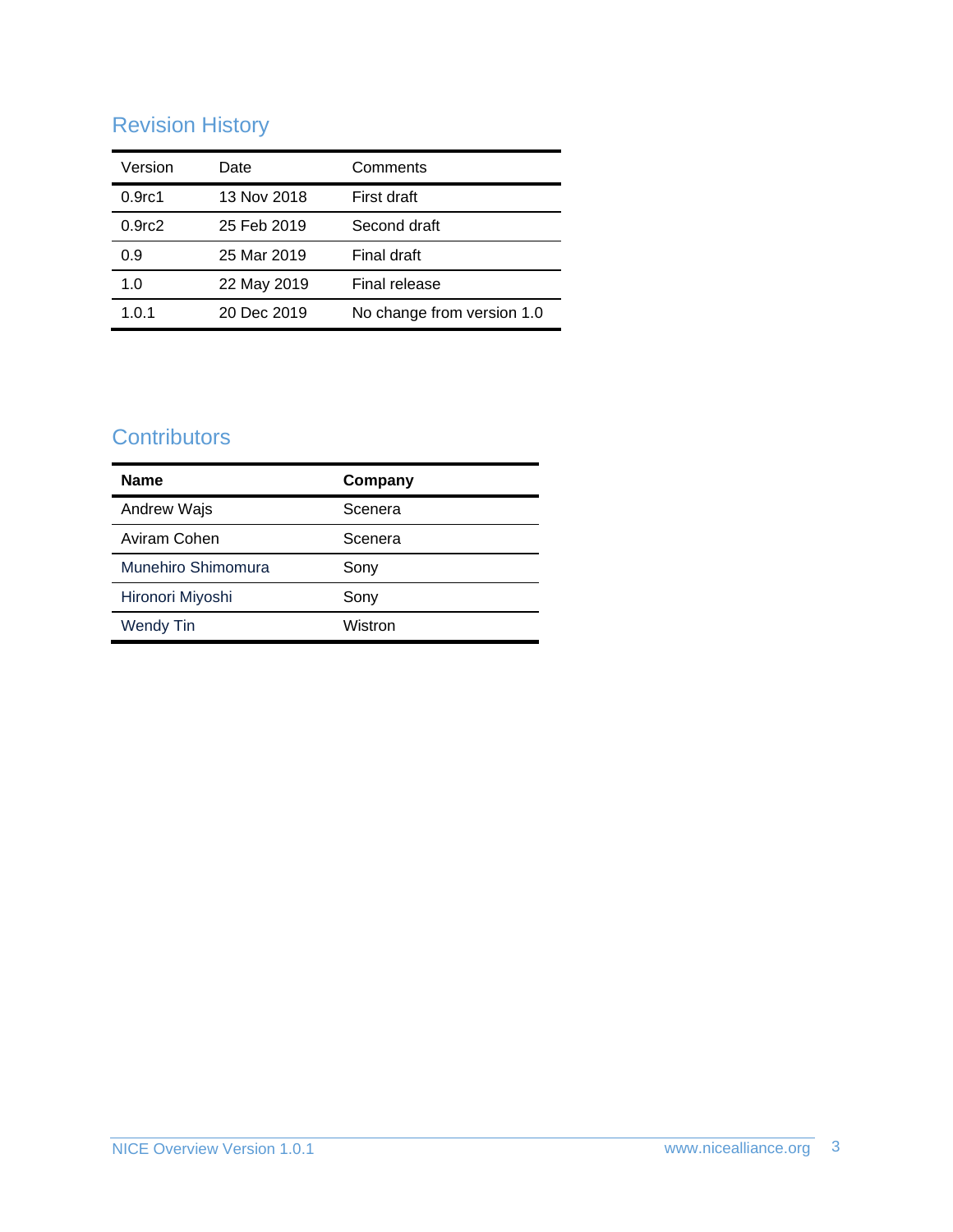## **Table of Contents**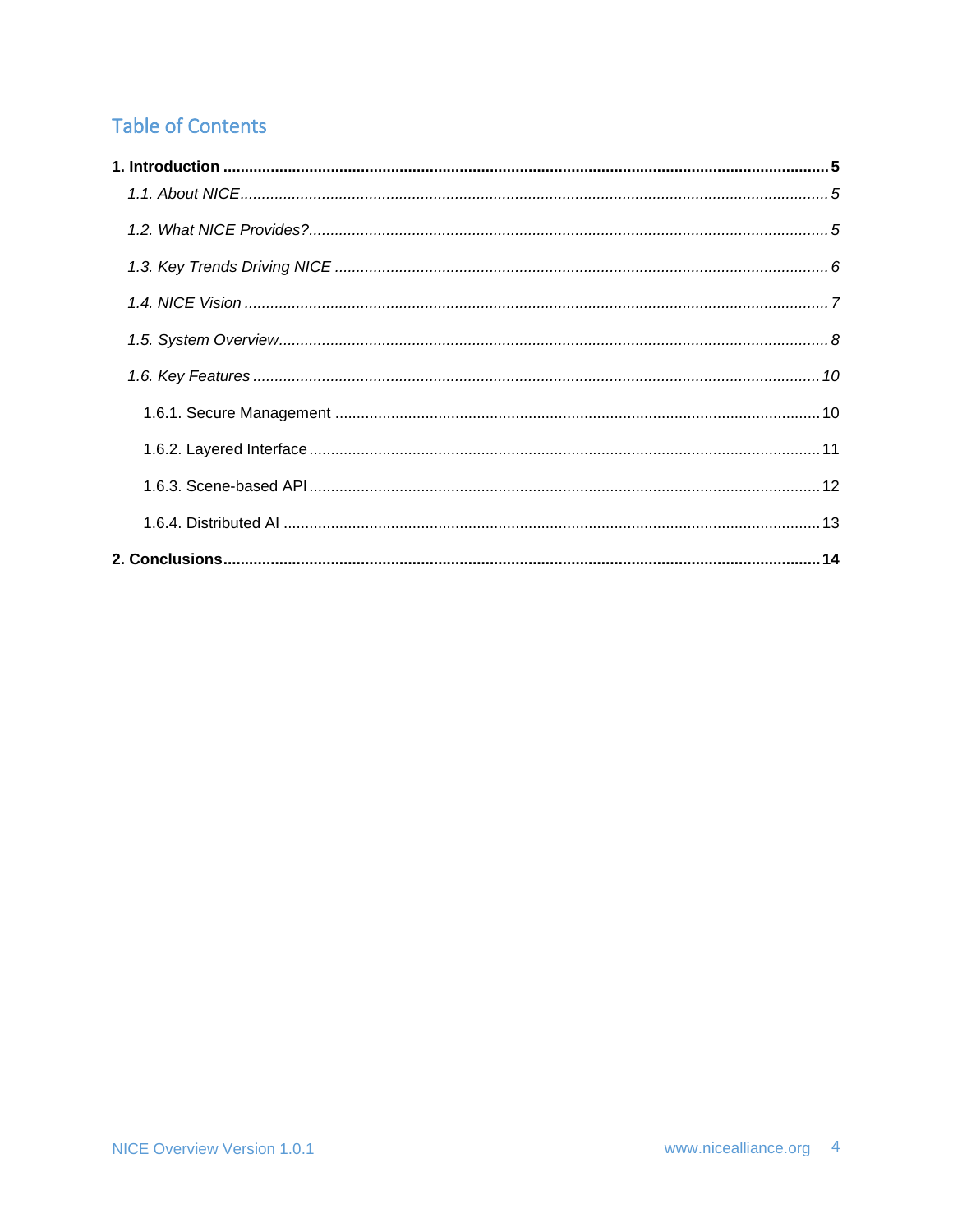#### <span id="page-4-0"></span>**1. Introduction**

The Network of Intelligent Camera Ecosystem Alliance was formed to create standards that enable cameras to interoperate with applications. The NICE specification enables Applications to determine the capabilities of a network of cameras and configure this network in a way that is optimized to the data requirements of the Application. NICE also provides a standardized format for data that is generated by cameras. This enables the fast search and analysis of data that is produced by cameras. It also enables multiple applications to simultaneously use data generated by a network of cameras.

NICE's architecture embodies the concept of a layered interface. This enables the creation of Data Services that aggregate the capabilities of Devices and components in the cloud into more powerful Devices all of which present the same API to Apps and Services that utilize these capabilities. By using this layering older cameras or less powerful cameras can be augmented by combining the camera with capabilities that are implemented in the cloud.

NICE provides an infrastructure for gathering and sorting massive amounts of raw video data. NICE enables big data processing by organizing video data into event driven SceneMark and SceneData from multiple cameras that is time and space relevant. Video is indexed and made searchable via SceneMarks. This process of sorting and organizing is performed in real time as the video is produced. This enables real time processing of big video data.

#### <span id="page-4-1"></span>1.1. About NICE

The Network of Intelligent Camera Ecosystem Alliance was founded on a vision to propel and advance computer vision to bring forth the next generation of smart cameras to the market through strategic alliance and a proprietary framework to share and process data via smart cameras.

- Established in 2018
- Founding Members:
	- o Foxconn
	- o Nikon
	- o Scenera
	- o Sony Semiconductor Solutions Corporation
	- o Wistron

#### <span id="page-4-2"></span>1.2. What NICE Provides?

NICE addresses the needs of multiple players in the camera ecosystem.

- For consumers:
	- $\circ$  Choosing Apps of their choice from wide variety of cameras of their preference and ease of installation and maintenance from different types and multiple vendors
- For Enterprise User:
	- $\circ$  Manage their own data using variety of Apps for cost effective cameras
	- $\circ$  Easy to build a secure and protected environment and own data with applications of their choice
- App/Service Developer:
	- $\circ$  Universal Applications for massively adopted NICE cameras using open and standardized API
- Cloud Infrastructure Service Provider:
	- o They don't need to manufacture their own cameras
	- o Target mass market with consistent infrastructure with their own expertise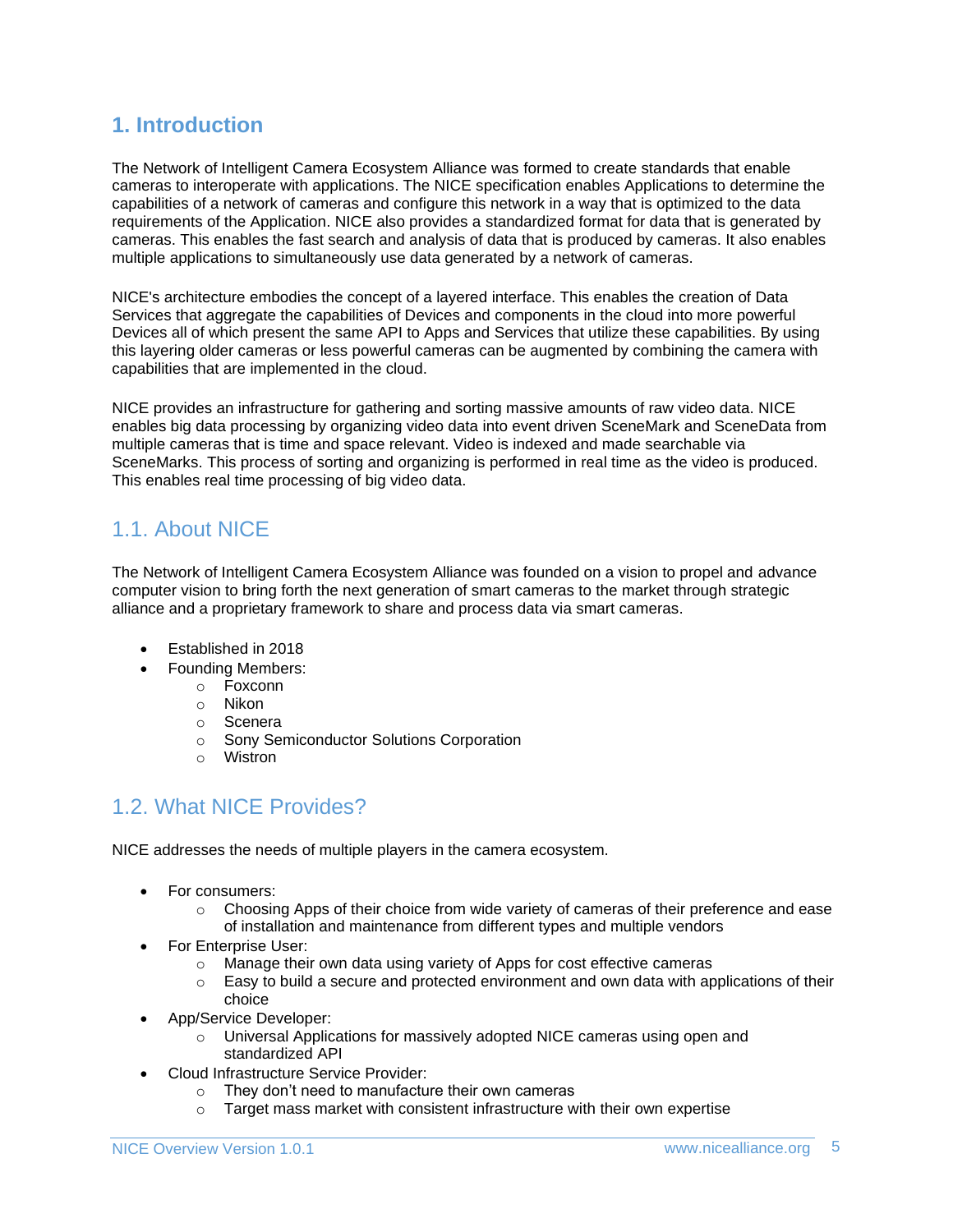- Device Manufacturer:
	- o Mass adoption enables increase in sales
- AP/SoC Manufacturer:
	- o Mass adoption enables increase in market share
- Sensor Manufacturer:
	- o Early access to new market developments

## <span id="page-5-0"></span>1.3. Key Trends Driving NICE

AI: The biggest trend is the emergence of Artificial Intelligence for automatically processing of video images. So far, this processing has been done in the cloud. New generations of Systems on Chip, Application Processors and Image Sensors is moving this AI processing into the edge and even the sensor. Applications utilize multiple stages of AI processing to extract meaning from multiple video streams.

Application Processor has integrated AI capabilities for analyzing visual image and now in use for various types of camera and IoT devices with built-in video image sensors

Edge Computing in video AI analytics greatly improves overall performance when integrated well with the cloud-based AI computing. This trend along with advanced sensor capabilities may bring human-vision analytics to low cost cameras

Deployment of 5G enables everything especially cameras and IoT devices with image sensors connected to the Internet and the cloud infrastructure for much improved analytic performance a low latency, enabling interaction between end-users and those devices much more practically useful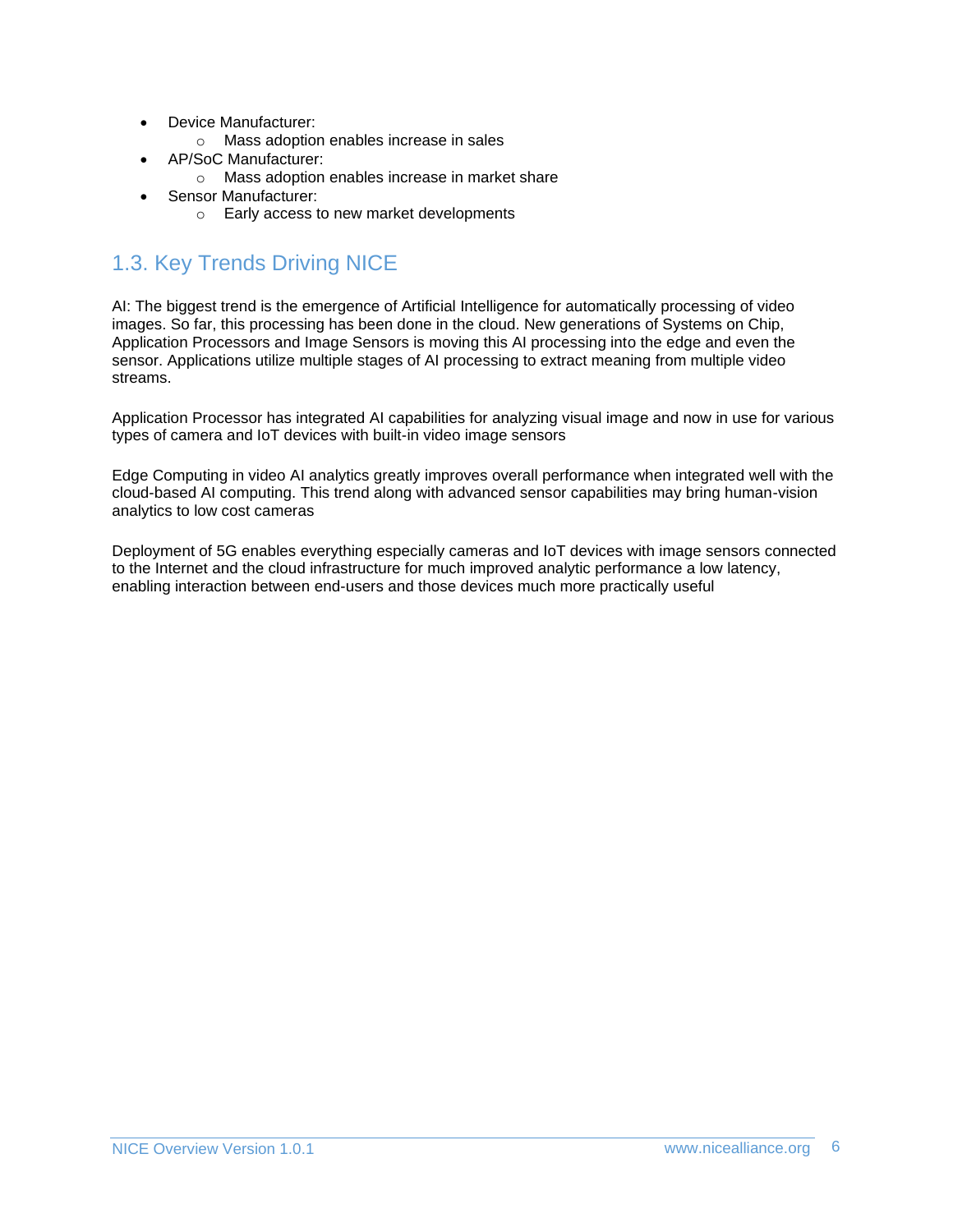#### <span id="page-6-0"></span>1.4. NICE Vision



Figure 1. NICE Vision

The following table illustrates the pro's and con's of locating AI processing in the cloud, the edge and in the sensor. The objective of NICE is to enable the application to flexibly shift AI processing where it is the most optimum.

| AI in the Cloud                                                                                                                               | AI at the Edge                                                                                                                                                                                                                                                            | AI in the Sensor                                                                                                                                                                    |
|-----------------------------------------------------------------------------------------------------------------------------------------------|---------------------------------------------------------------------------------------------------------------------------------------------------------------------------------------------------------------------------------------------------------------------------|-------------------------------------------------------------------------------------------------------------------------------------------------------------------------------------|
| Required high<br>bandwidth<br>Heavy<br>٠<br>computation in<br>the cloud<br>High cost and<br>$\bullet$<br>Power<br>High Latency<br>Low Privacy | Reduce bandwidth<br>Less computation in the cloud<br>$\bullet$<br>Reduce cost and power<br>$\bullet$<br>Low Latency<br>$\bullet$<br>Privacy<br>$\bullet$<br>May become more costly and<br>$\bullet$<br>power hungry when sensor<br>resolution and frame rate<br>increases | AI on Sensor reduce<br>bandwidth and $\#$ of<br>blocks to pass on to AP<br>Computation on the<br>$\bullet$<br>Edge is now more<br>manageable<br><b>Super Low Latency</b><br>Privacy |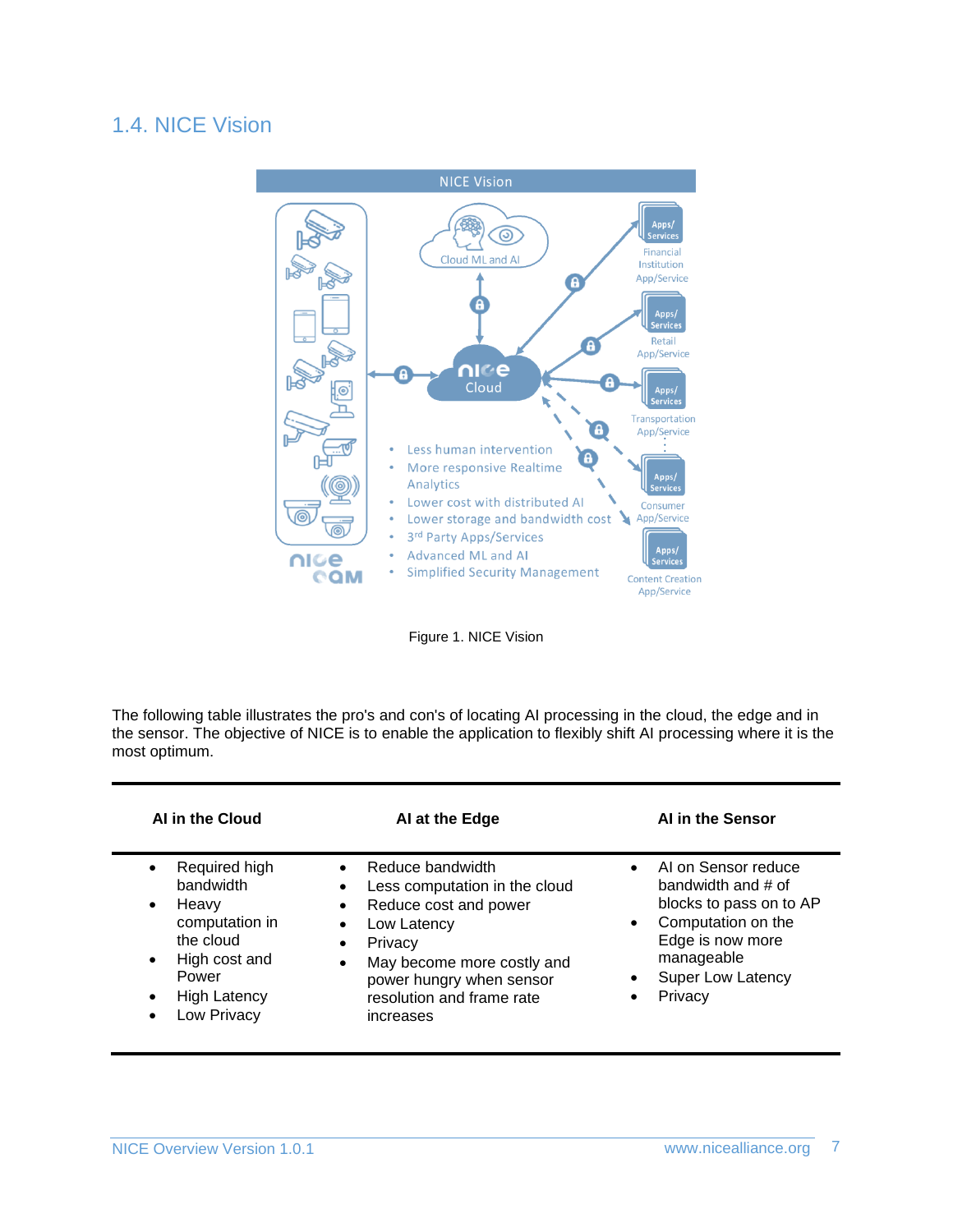#### <span id="page-7-0"></span>1.5. System Overview

NICE provides a simple way for end users to manage their devices and sensor devices. The user can simply assign a Device that they have purchased to their NICE User Account and then link Apps that they select to their account.

NICE enables an App to be linked to a Users Account and request data from Devices that are assigned to that User's Account.



Figure 2. NICE System Overview

A NICE **App** is a Smart phone application, a Cloud application or a Web page application which is mainly capable of ingesting NICE data and it's compliant with the NICE App Specification.

A NICE **Device** is a device, a Sensor Module or a Cloud Service which is capable of generating NICE complaint data and it's compliant with the NICE Device Specification.

A NICE **Account Services** is a collection of services and client interface that manages the User Accounts, the Apps interaction with Devices and takes care of end to end security and privacy.

A NICE **Data Services** is collection of cloud services such as: Pipeline Control and configuration, Distributed AI Manager, Artificial Intelligent Services, Computer Vision Service, storage and more.

A NICE **Media Services** is a collection of cloud services that handles live video, audio and other media types streaming and provides Encoding, Decoding, Broadcasting, Recording and broadcasting.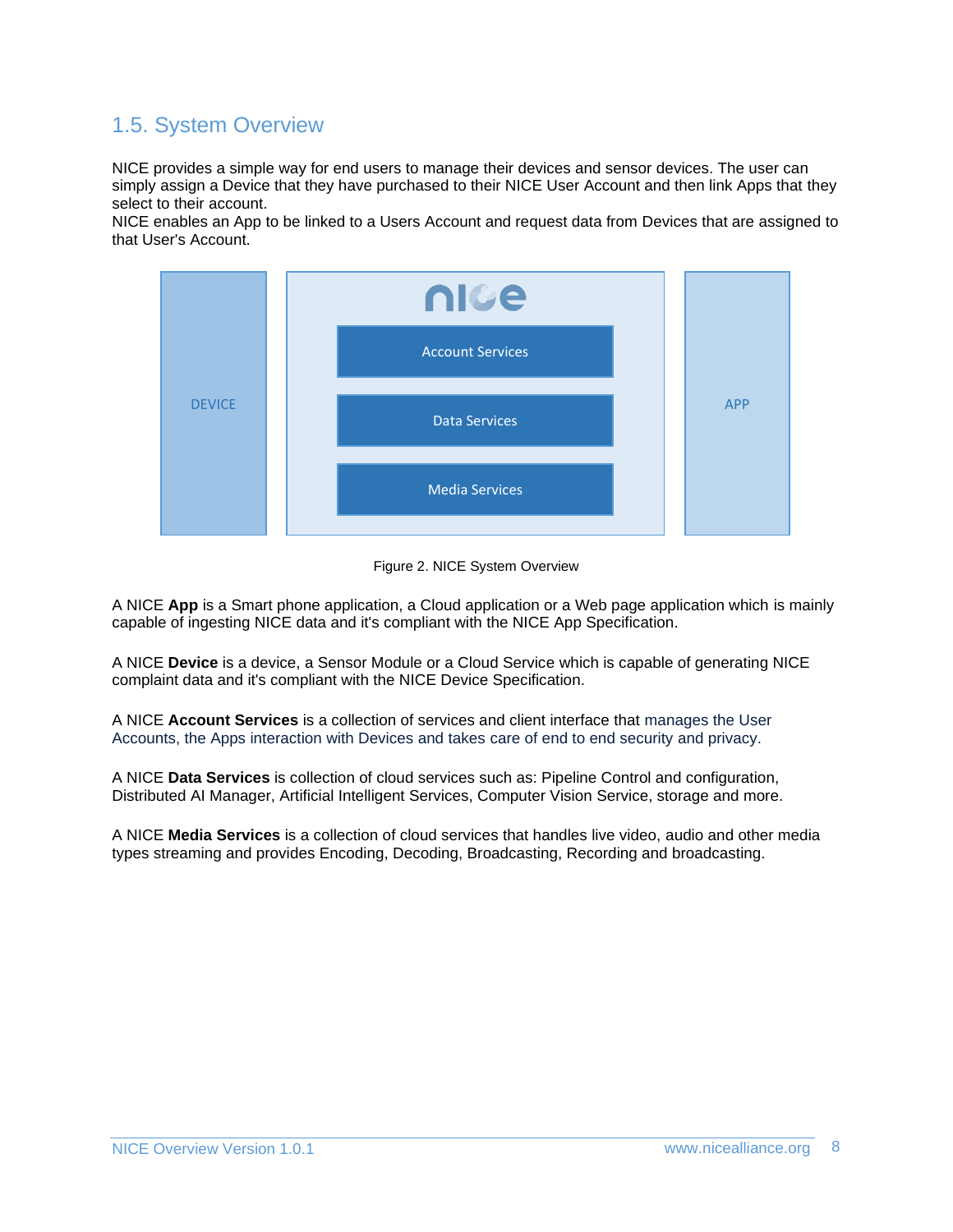

Figure 3. NICE Overview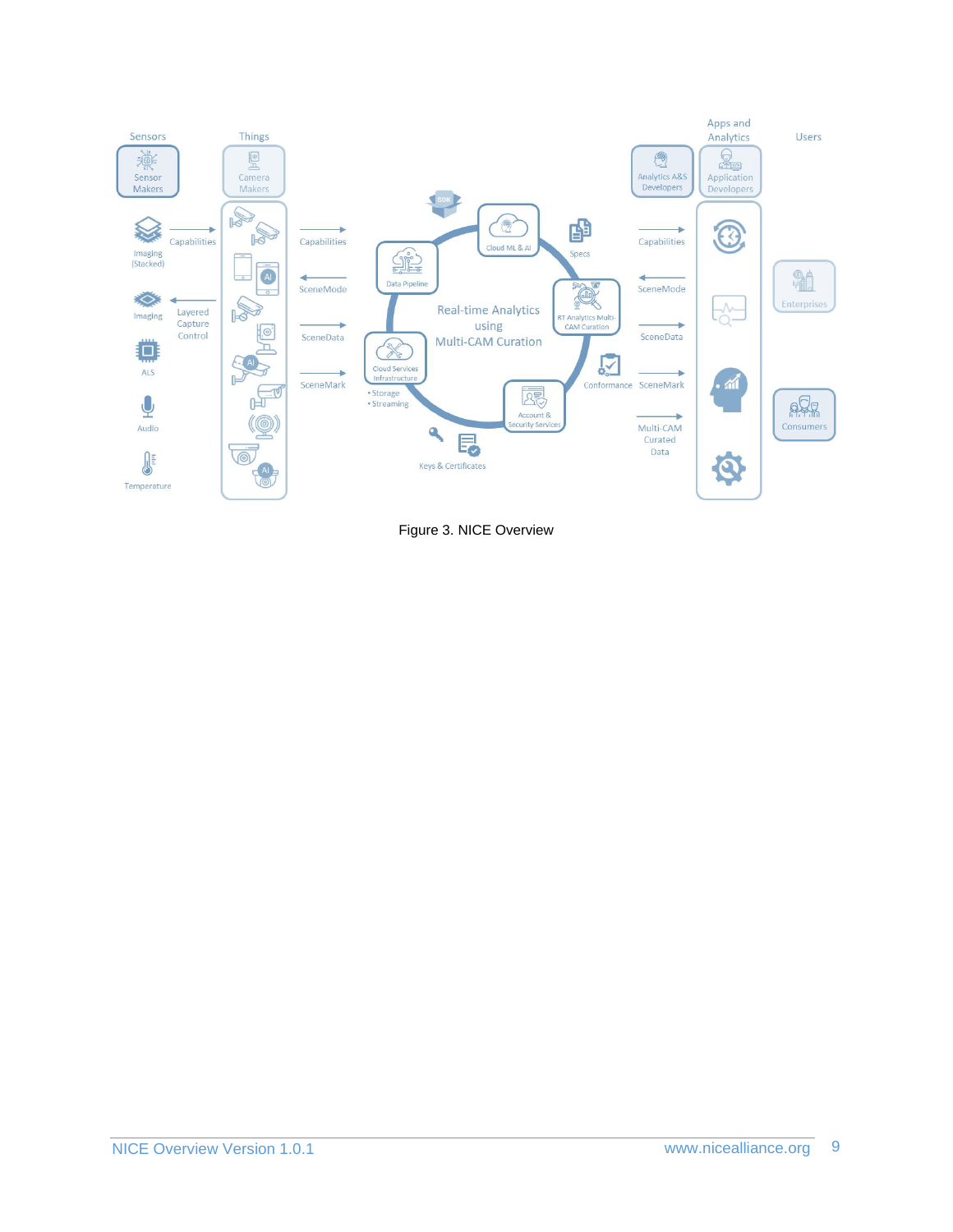#### <span id="page-9-1"></span><span id="page-9-0"></span>1.6. Key Features

#### 1.6.1. Secure Management

NICE devices connect directly to the cloud server for secure automatic configuration. A simple app enables users to link the device to their accounts using centralized security server that manages encryption keys and password credentials on behalf of the user.



Figure 4. Secure Management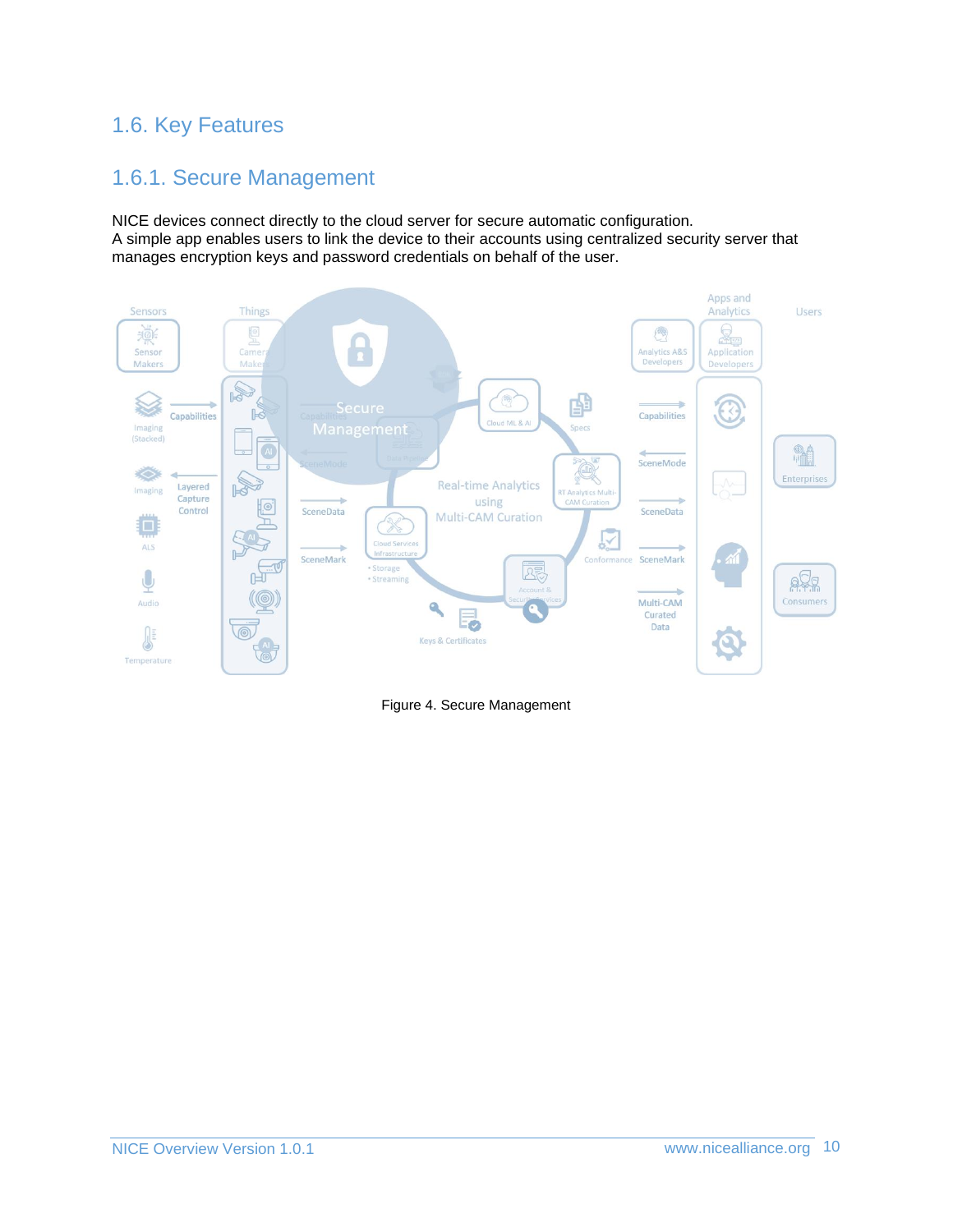#### <span id="page-10-0"></span>1.6.2. Layered Interface

NICE enables to reduce the complexity of integration for device makers. The layered interface enables the device to expose advanced image capture and processing capabilities to applications. Video analytic algorithms can be performed at different layers enabling to optimize image capture using sensor's or device's capabilities and to adjust the stream of locally processed video data to the cloud video analytics.



Figure 5. Layered Interface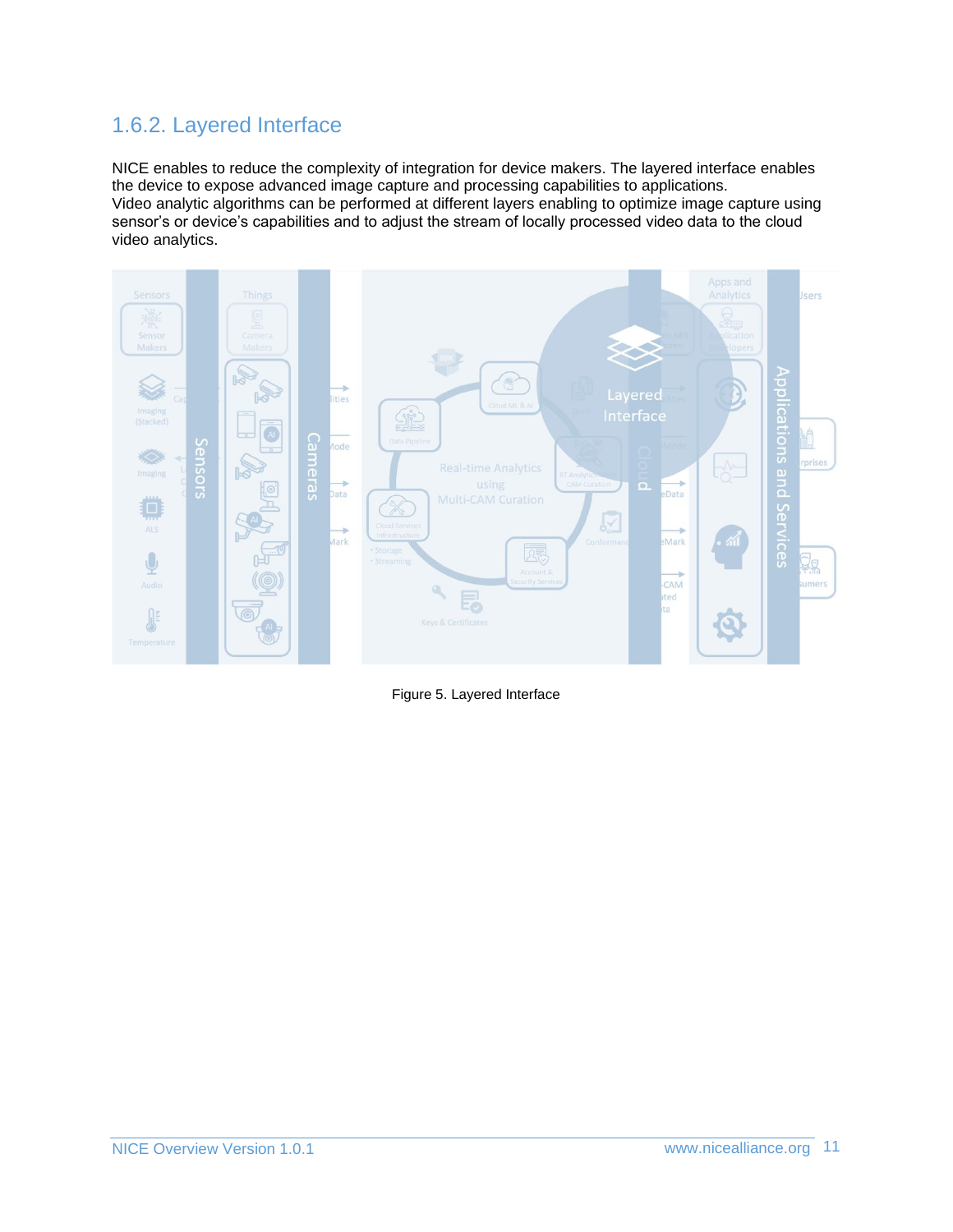#### <span id="page-11-0"></span>1.6.3. Scene-based API

Application developers can determine the physical and analytical capabilities of devices. App developer can set a SceneMode to configure a data stream describing detected events, including relevant video clips, metadata generated by local analytics and other auxiliary data. Multidevice curation further sorts the data from multiple devices, reducing the cost of processing and storing multiple raw video streams.



Figure 6. Scene-based API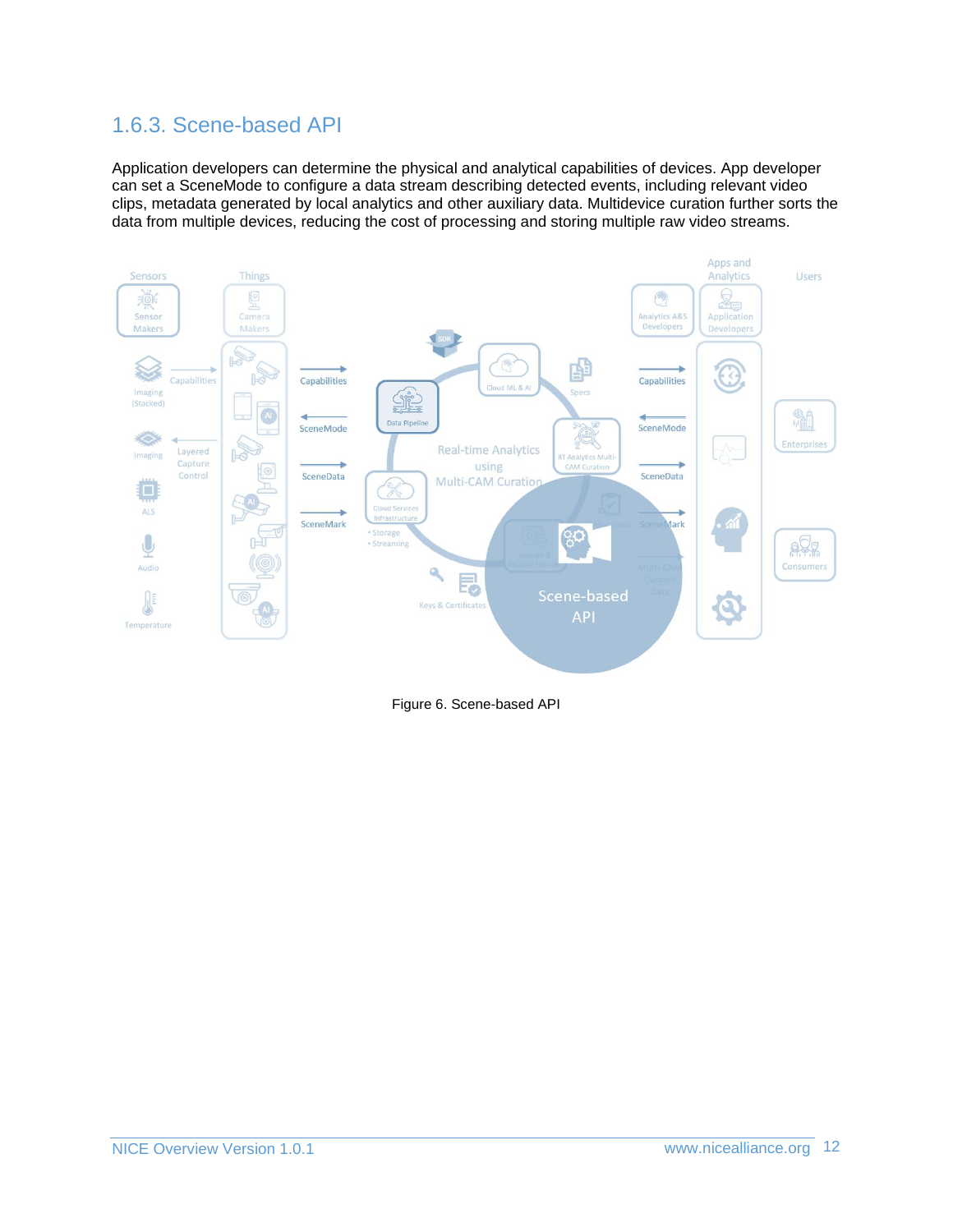#### <span id="page-12-0"></span>1.6.4. Distributed AI

NICE allows applications to distribute AI algorithms to where they can perform best for real-time analytics. Analytical algorithms can be executed in sensors or device or in the cloud to enable managing multiple streams of video images for a fast and accurate analysis. This resembles the human vision system where simple reflex actions are processed in the spinal cord for fast response, while the brain handles complex processing.



Figure 7. Distributed AI